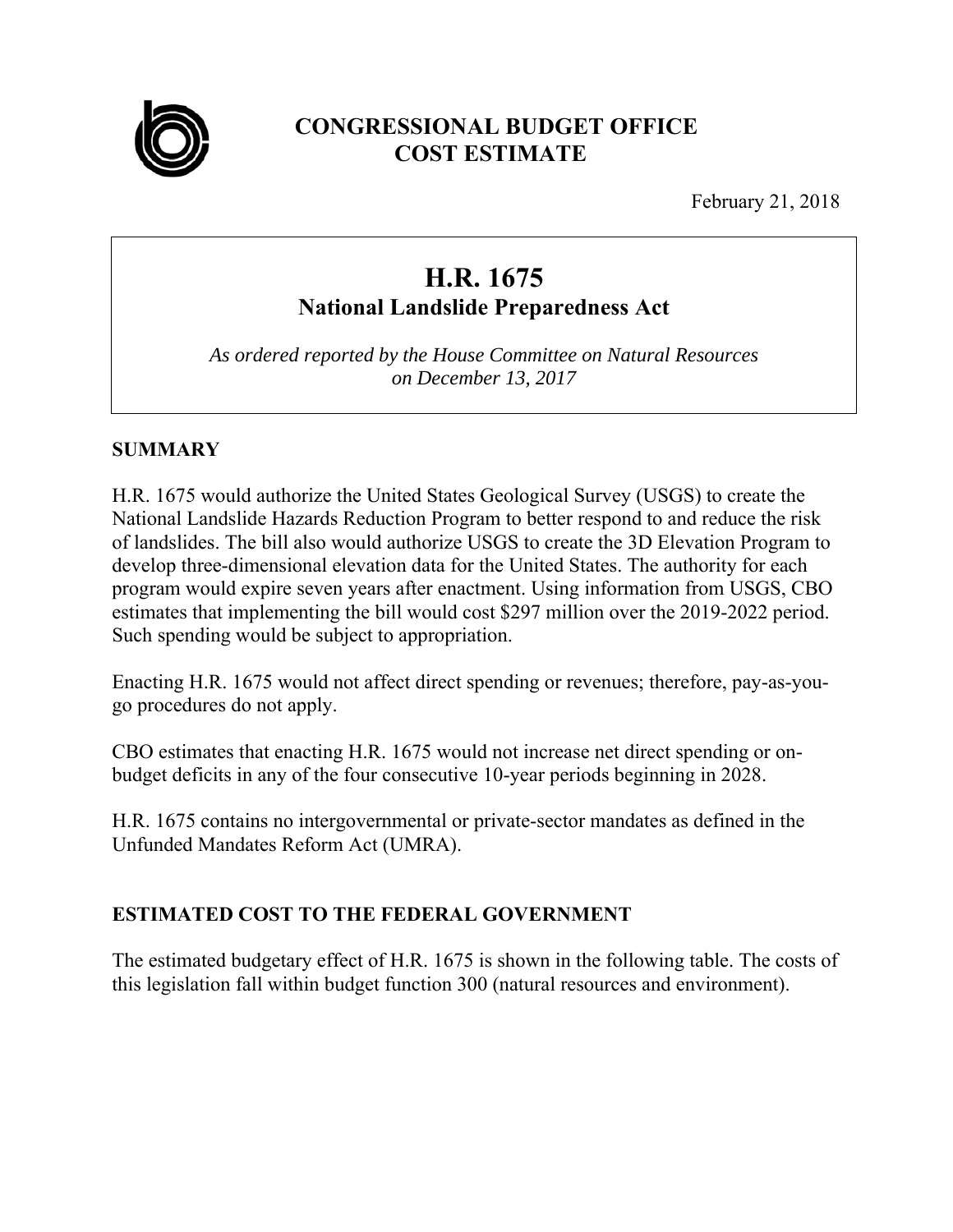|                                                       |          | By Fiscal Year, in Millions of Dollars |      |      |      |          |  |
|-------------------------------------------------------|----------|----------------------------------------|------|------|------|----------|--|
|                                                       |          |                                        |      |      |      | $2018 -$ |  |
|                                                       | 2018     | 2019                                   | 2020 | 2021 | 2022 | 2022     |  |
| <b>INCREASES IN SPENDING SUBJECT TO APPROPRIATION</b> |          |                                        |      |      |      |          |  |
| National Landslide Hazards                            |          |                                        |      |      |      |          |  |
| <b>Reduction Program</b>                              |          |                                        |      |      |      |          |  |
| <b>Estimated Authorization Level</b>                  | $\theta$ | 33                                     | 67   | 69   | 70   | 240      |  |
| <b>Estimated Outlays</b>                              | $\theta$ | 21                                     | 54   | 67   | 70   | 213      |  |
| 3D Elevation Program                                  |          |                                        |      |      |      |          |  |
| <b>Estimated Authorization Level</b>                  | $\theta$ | 25                                     | 26   | 26   | 27   | 104      |  |
| <b>Estimated Outlays</b>                              | $\theta$ | 10                                     | 22   | 26   | 27   | 84       |  |
| <b>Total Changes</b>                                  |          |                                        |      |      |      |          |  |
| <b>Estimated Authorization Level</b>                  | $\theta$ | 58                                     | 93   | 95   | 97   | 344      |  |
| <b>Estimated Outlays</b>                              | $\Omega$ | 32                                     | 76   | 93   | 96   | 297      |  |

Numbers do not sum to totals because of rounding.

#### **BASIS OF ESTIMATE**

CBO assumes that H.R. 1675 will be enacted late in 2018 and that the necessary amounts will be appropriated for each year beginning in 2019.

#### **National Landslide Hazards Reduction Program**

H.R. 1675 would require USGS to establish the National Landslide Hazards Reduction Program. To that end, the bill would require USGS to develop a national strategy to reduce landslide risks, create and maintain a publicly accessible database on landslide hazards, create an early warning system for flash floods and debris flows, and lead an interagency coordinating committee on landslide hazards. The bill also would authorize two new grant programs. The program's authorization would expire seven years after enactment.

Using information from USGS, CBO estimates that when fully implemented the program would cost about \$65 million a year. Of that annual amount, \$25 million would provide salaries and benefits to support 175 additional full-time employees. Another \$20 million would be for grants to localities and for cooperative agreements with nonprofits and universities. The remaining \$20 million would cover contracting and equipment costs to monitor, survey, map, and analyze landslide hazards. CBO expects that the program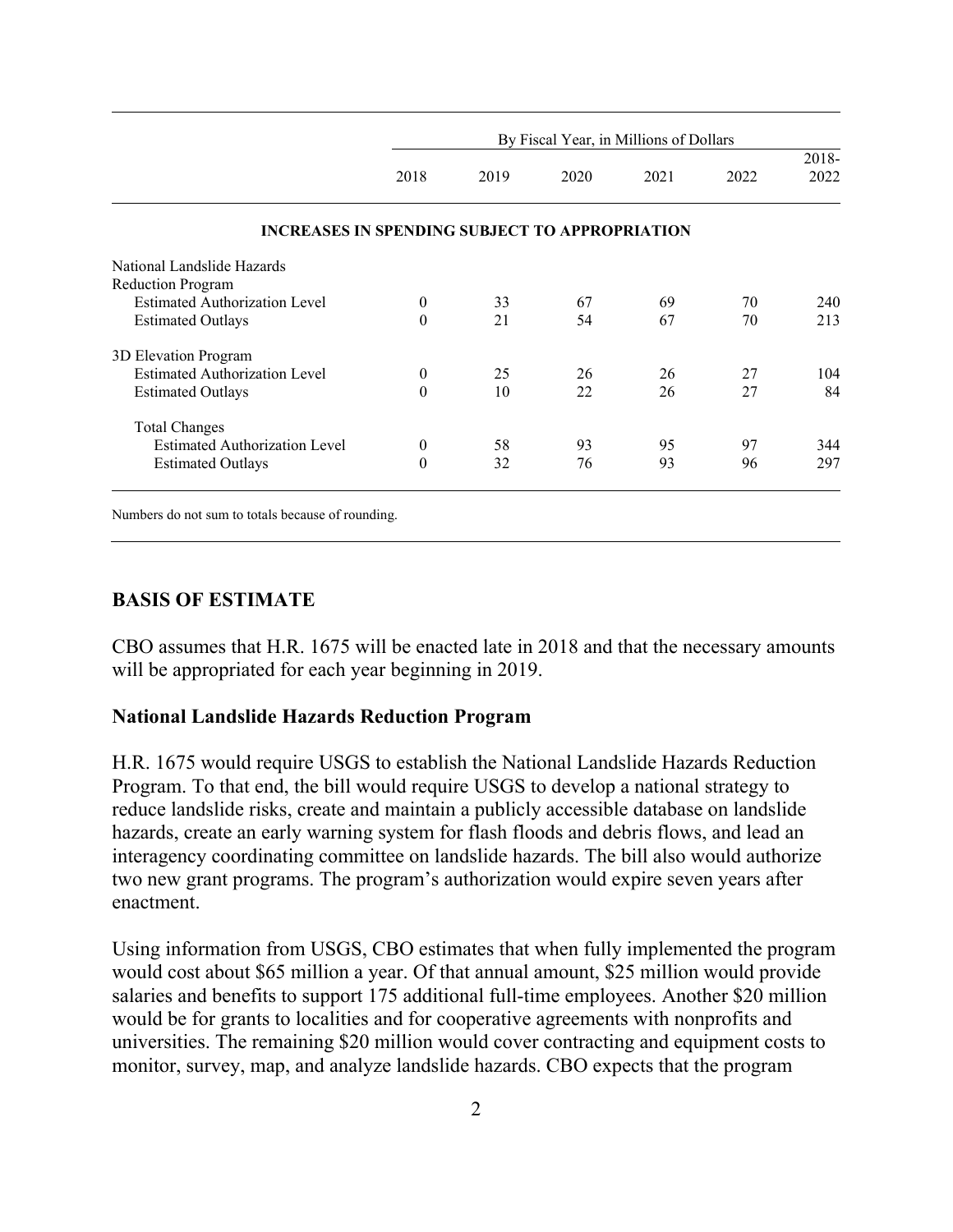would be phased in during 2019 and that full implementation of the program would not occur until 2020. Accounting for anticipated inflation and based on historical spending patterns for similar programs, CBO estimates that outlays for the National Landslide Hazards Reduction Program would total \$213 million over the 2019-2022 period.

#### **3D Elevation Program**

H.R. 1675 also would direct USGS to create the 3D Elevation Program to develop elevation data for the United States and to produce elevation data products that are publicly accessible. In implementing the program USGS would be authorized to make grants and enter into cooperative agreements. The bill would direct USGS to head an interagency coordinating committee for the 3D Elevation Program. The program's authorization would expire seven years after enactment.

Currently, USGS operates a program that meets some of the requirements outlined under H.R. 1675. In 2017, USGS allocated \$25 million to that program. Using information from USGS, CBO estimates that implementing the 3D Elevation Program as required under H.R. 1675 would cost an additional \$25 million a year. Of that amount, \$3 million would provide salaries and benefits to support 20 additional full-time employees. Another \$2 million would cover grants to localities and cooperative agreements with nonprofits and universities. The remaining \$20 million would be devoted to contractor support costs and to updating computer systems and other infrastructure. Accounting for anticipated inflation and based on historical spending patterns for the current program, CBO estimates that additional outlays for the 3D Elevation Program would total \$84 million over the 2019-2022 period.

# **PAY-AS-YOU-GO CONSIDERATIONS**: None.

# **INCREASE IN LONG-TERM DIRECT SPENDING AND DEFICITS**

CBO estimates that enacting H.R. 1675 would not increase net direct spending or onbudget deficits in any of the four consecutive 10-year periods beginning in 2028.

#### **MANDATES**

H.R. 1675 contains no intergovernmental or private-sector mandates as defined in UMRA.